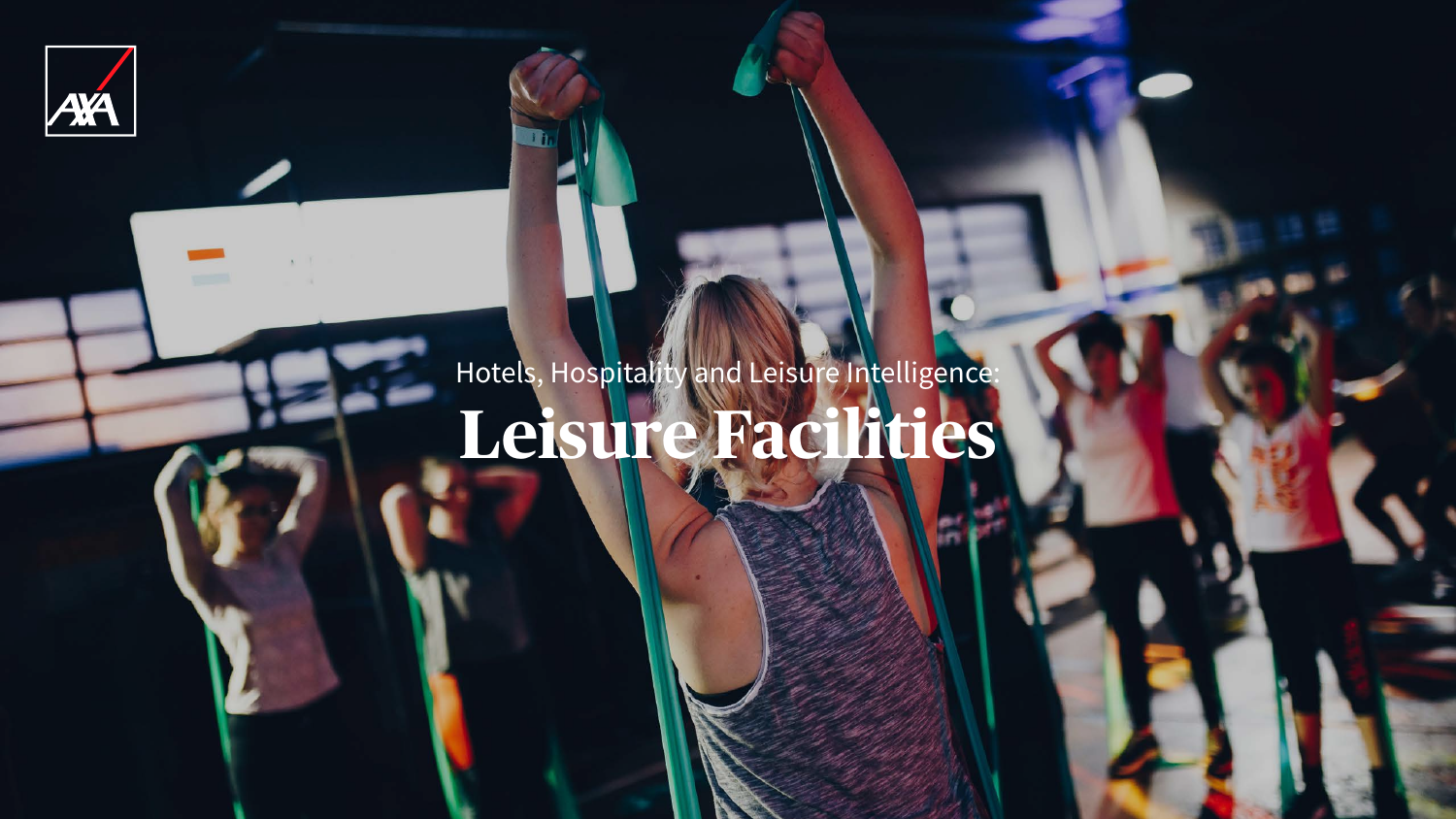We know that your clients take risk management seriously and that it plays a key role in the service you offer. We've produced this guide to highlight the controls and prevention measures your clients can take to help reduce the risks associated with the leisure sector.



### **Operational Processes**

#### **Operational Processes**

Risk Features

Material Damage and Business Interruption Hazards



### **Trade overview**

Finally, flood can be a real concern with drying and decontamination taking a considerable amount of time before premises can start re-trading.

The leisure sector is diverse but all firms have one thing in common, a high usage rate by the general public. As such, keeping the public safe is a top priority. Slips, trips and falls are a major concern and with high tourism rates, claims from outside of the UK are expected. Food preparation is also a common theme and therefore high hygiene safety standards need to be observed. The leisure sector includes: gyms, day spas, swimming pools, saunas and steam rooms with appropriate care and maintenance needed as a priority.

Cooking continues to dominate the fire risks within the sector, with high levels of control needed to protect kitchens and the premises. There's also an increased fire risk associated with saunas.



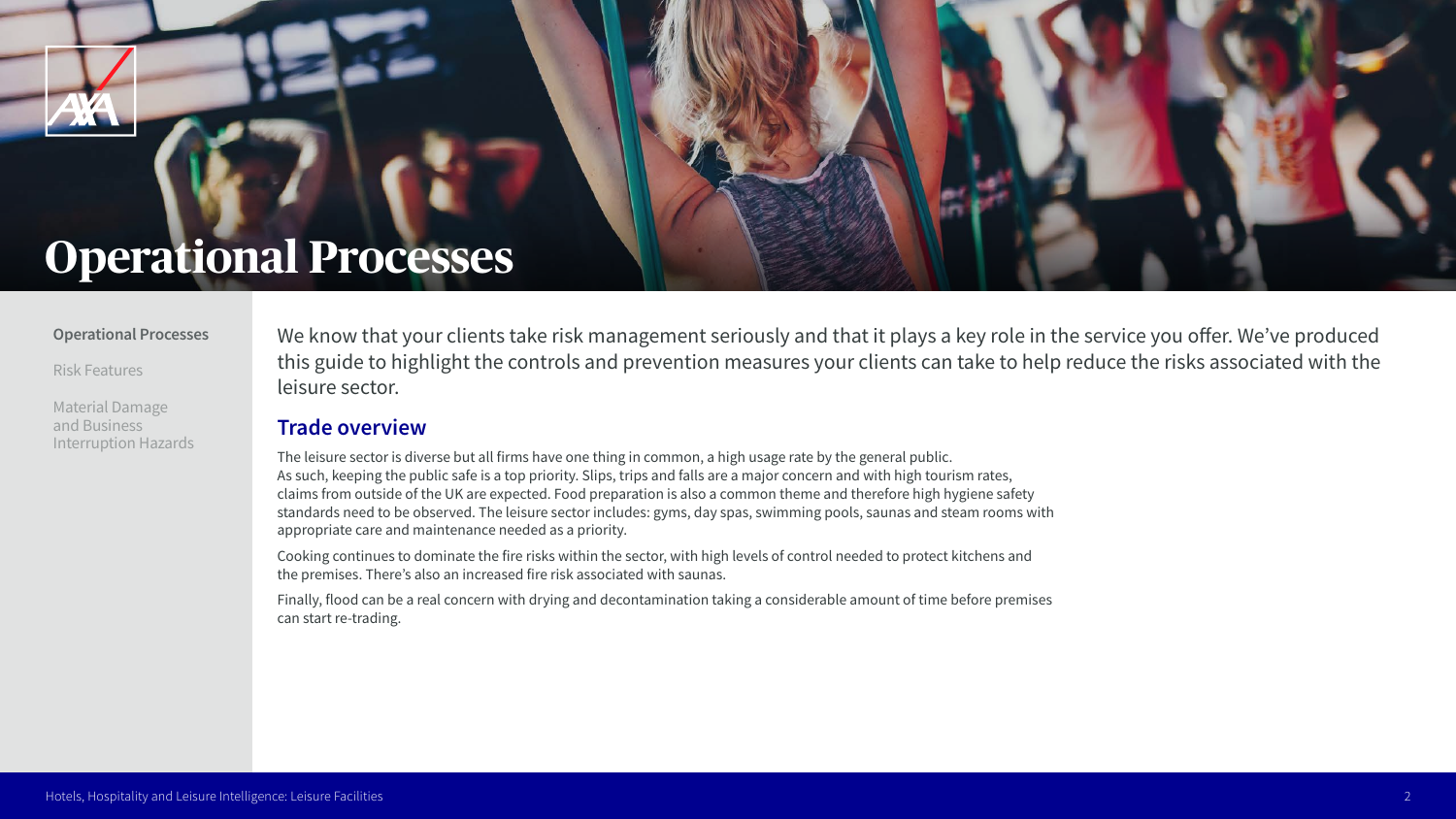#### **Business Interruption**

The leisure sector trades on the enjoyment of their customers and once trust is broken, it's very difficult to recover. Business continuity planning positively reduces the impact of an incident and appointing a media spokesperson will ensure consistent, positive messages are communicated. Offering alternate options during periods of "downtime" is beneficial for premises such as health clubs. Even temporary facilities or activities can make members feel valued and create a community spirit during a difficult period which will help to encourage members to stay.

#### **Employers Liability**

The main potential incidents tend to be slips, trips, falls, musculoskeletal and handling type issues arising from the movement of equipment. There's also some potential for exposure to chemicals associated with the management of pool and spa facilities.

Kitchen staff within leisure facilities will also be at risk from cuts and burns from cooking.

Maintenance activities in relation to leisure equipment, which may include items outside such as cricket nets, tennis courts, basketball hoops. Floodlighting may also introduce risks from the use of portable power tools or work at height. Hazards from work outside in inclement weather should be considered if sports fields or courts are part of the facilities provided.









### **Risk Features**

#### Operational Processes

#### **Risk Features**

Material Damage and Business Interruption Hazards

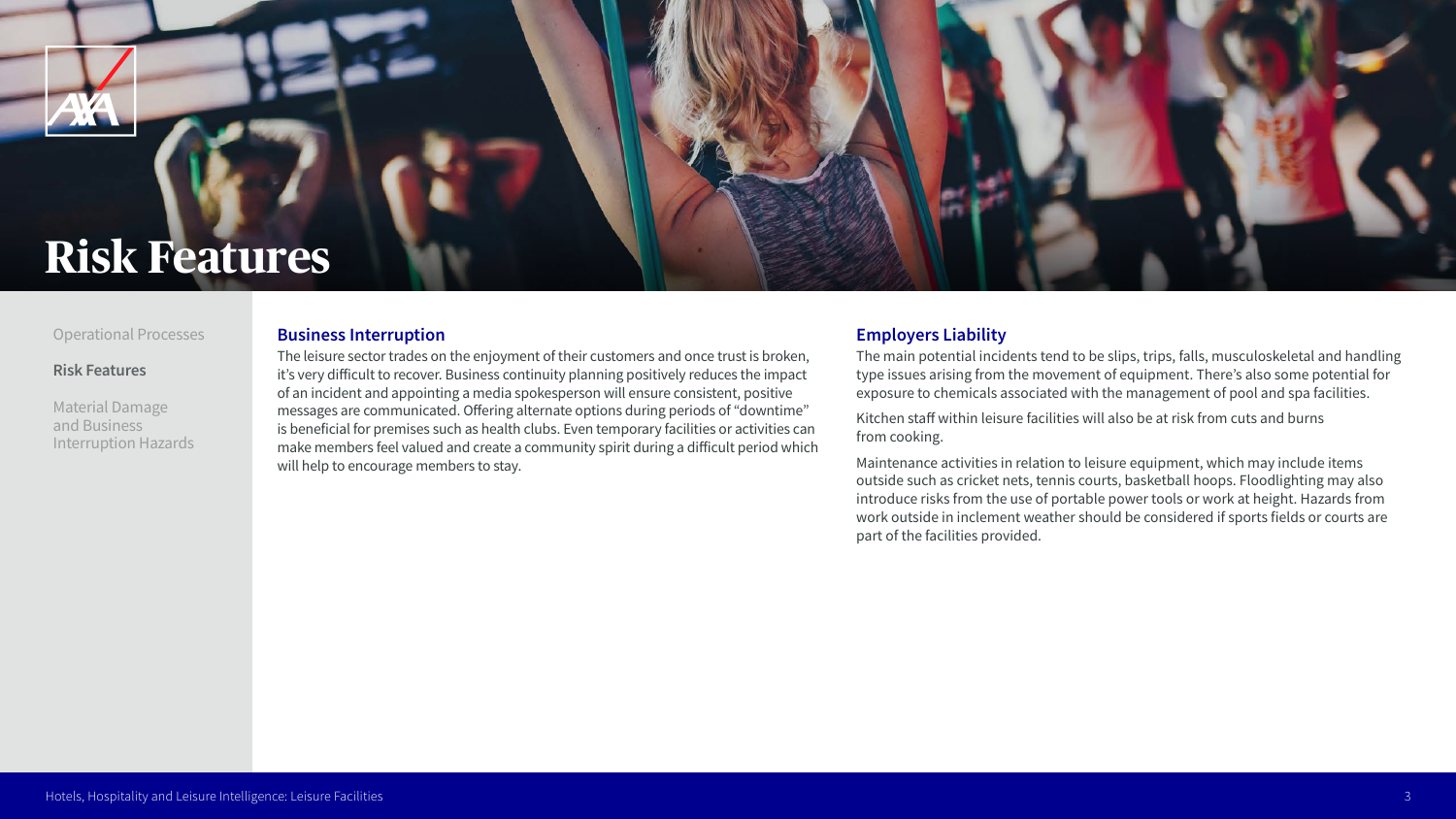

#### Operational Processes

#### **Risk Features**

Material Damage and Business Interruption Hazards



### **Risk Features**

#### **Public and Products Liability**

In leisure, public liability concerns focus on slips, trips, and falls, particularly around pools and wet areas. The suitable design of flooring and regular cleaning is considered essential in reducing the potential for these incidents. Adequate supervision of pool activities is needed to avoid drowning incidents and serious injuries. There's also potential for injuries arising from either misuse of gym equipment or faulty equipment, this is generally due to failing to maintain or service equipment properly.

Personal trainer/instruction/coaching regimes should be covered by individual Professional Indemnity Insurances as incidents can result in significant claims. Supply of supplements to aid training and weight loss must be carefully managed to avoid any issues arising.

Legionella is an area of potentially high risk leading from the poor management of water systems, pools, cooling towers, and spa pools. Areas where bacteria can accumulate must be properly assessed and controlled to ensure that the risk is low.

The food safety risk must be managed by ensuring that all staff have the appropriate food safety and hygiene qualifications and that there is a HACCAP control system in place. External contractors must be vetted and carry their own EL/PL insurances.

#### **Material Damage**

Fire from commercial kitchens continues to be a major issue, fuelled by a build-up of fats, oil and grease (FOG) in cooker canopies, filters, baffles, internal surfaces of plenums and extraction ducting. Even a small fire or flaming within the kitchen can cause a large loss. High standards and frequent cleaning including specialist contractors for the extract ducting will reduce the risk. Installing a suitably designed and approved kitchen fire suppression system can substantially reduce the fire risk.

Sauna fires are also a consideration with plastic cups/bottles, robes and towels being left on or near heating elements or hot stones plus the use of undiluted essence oils. Use of chlorinated water (or excessive water) can cause thermal shock of the heating elements which must be avoided. There are also added complications if the thermostat fails or the sauna is used excessively, this can dry out the timber linings making fire more likely.





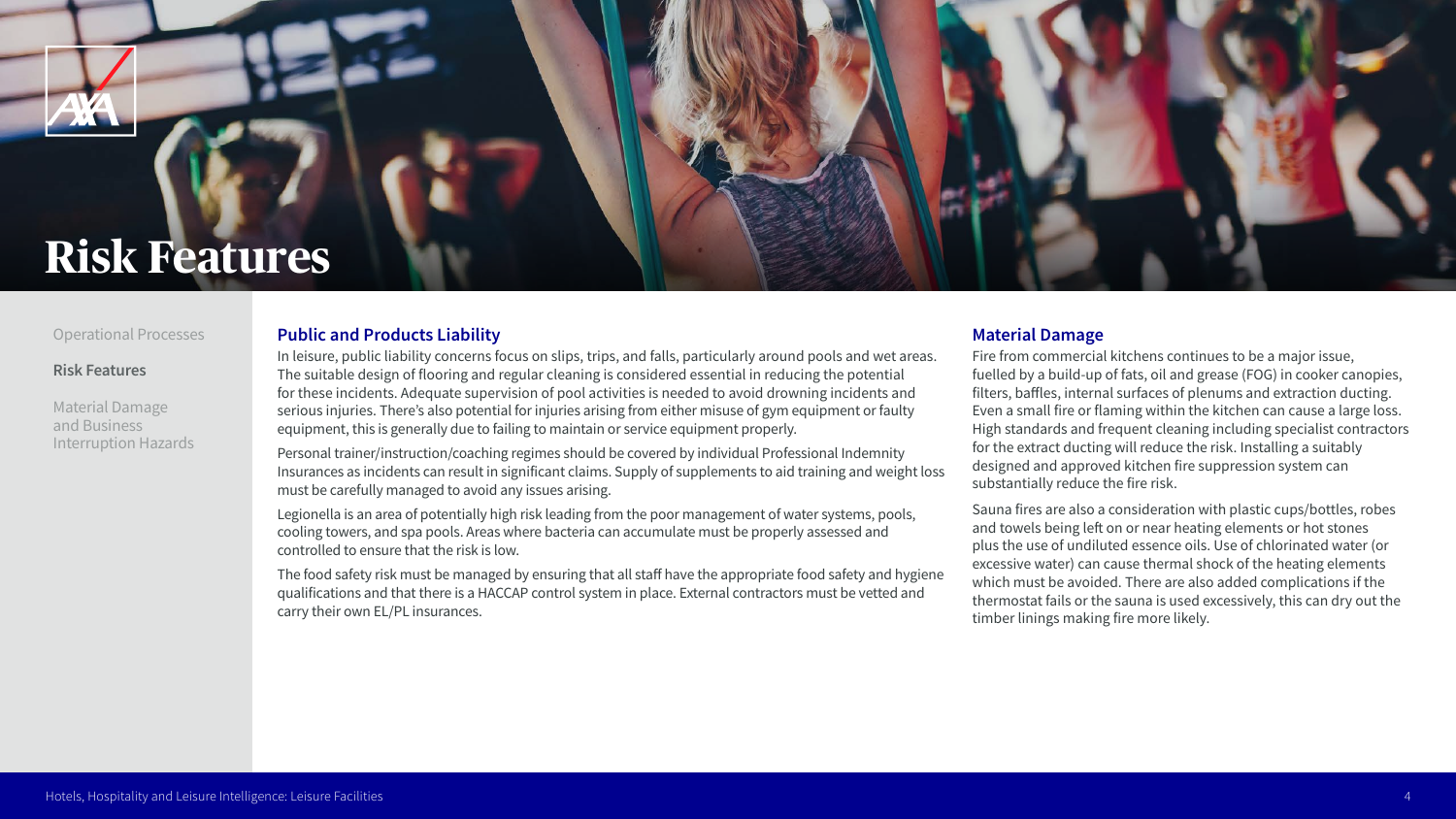| <b>Hazard</b>                                         | <b>Control</b>                                                                                                                                                                                                                                                                                                           |  |
|-------------------------------------------------------|--------------------------------------------------------------------------------------------------------------------------------------------------------------------------------------------------------------------------------------------------------------------------------------------------------------------------|--|
| Overheating of oils/fats from cooking.                | Training of staff.<br>Work within safe temperature<br>■<br>Thermostatic controls and a r<br>temperature cut-out device sl<br>Regular oil replacements are<br>addressed promptly.<br>No unattended processes.<br>Provision of fire blanket and C<br>Installation and ongoing mair<br>■<br>suppression system (or similary |  |
| Build-up of grease on filters and<br>within ductwork. | Weekly cleaning of grease baf<br>Deep clean of the full length o<br>■<br>at 3, 6 or 12 month intervals,<br>in accordance with Standard<br><b>Management of Grease Accun</b><br><b>Extract Systems.</b>                                                                                                                   |  |

The tables below highlight some specific hazards present in the leisure sector environments, along with the associated controls which will help prevent major loss of physical property. Generic risks resulting from arson, normal electrical sources and waste aren't mentioned here.

#### **Features always present**



#### Operational Processes

#### Risk Features

**Material Damage and Business Interruption Hazards**



# **Material Damage and Business Interruption Hazards**

range.

non-resettable high nould be used.

essential and spillages

Class F fire extinguisher. ntenance of Ansul R102 fire ar approved system).

ffles or filters.

of kitchen extraction system depending on usage TR19 Grease: Fire Risk nulation within Kitchen

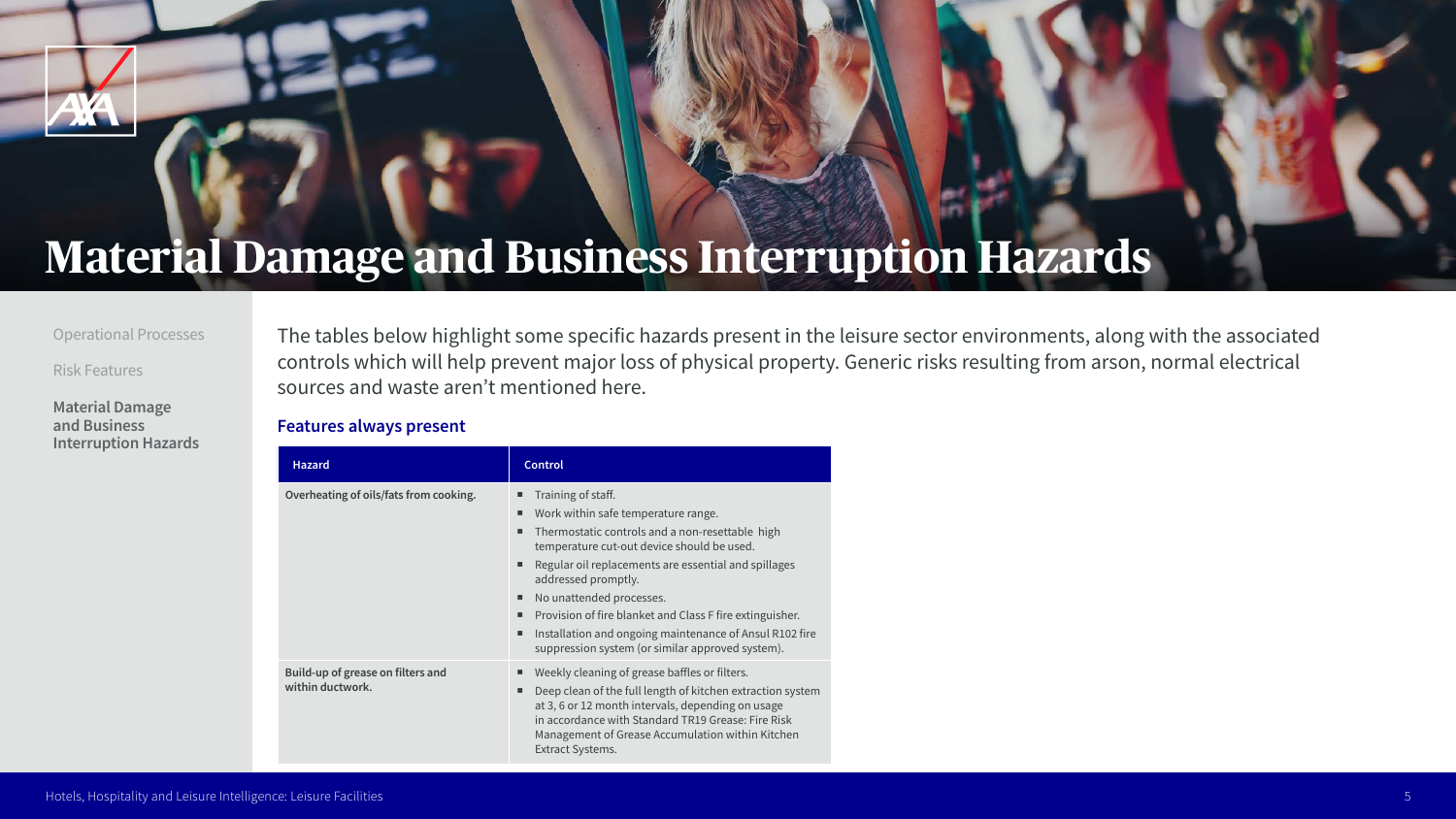| <b>Control</b>                                                                                                                                     |  |
|----------------------------------------------------------------------------------------------------------------------------------------------------|--|
| Start of day checks to ensure<br>■<br>turn on (i.e. heater rail in place<br>electrical installations appear<br>End of day checks (i.e. remove<br>■ |  |
| sauna, turned off and door lef<br>low temperature).                                                                                                |  |
| User instructions and how to<br>well known.                                                                                                        |  |
| Inspections of the sauna shou<br>п<br>during the day and a final che                                                                               |  |
| Keep the sauna clean (i.e. rem<br>п                                                                                                                |  |
| Consider automatic fire detec<br>suppression system tested for                                                                                     |  |
| <b>Ensure Residual Current Devion</b><br>■                                                                                                         |  |
| Consider thermographic elect<br>п<br>normal electrical condition re<br>when closed.                                                                |  |
|                                                                                                                                                    |  |

#### **Features sometimes present**



#### Operational Processes

Risk Features

**Material Damage and Business Interruption Hazards**



# **Material Damage and Business Interruption Hazards**

the sauna is suitable to te, no scorching to timbers, r safe).

e any articles left inside the ft open, thermostat set to

operate is publicised and

uld be undertaken by staff eck after shutdown.

nove hair and dust).

tion and/or a suitable fire r use within the sauna.

ces (RCDs) are in use.

trical surveys (as well as eporting), turn off machines

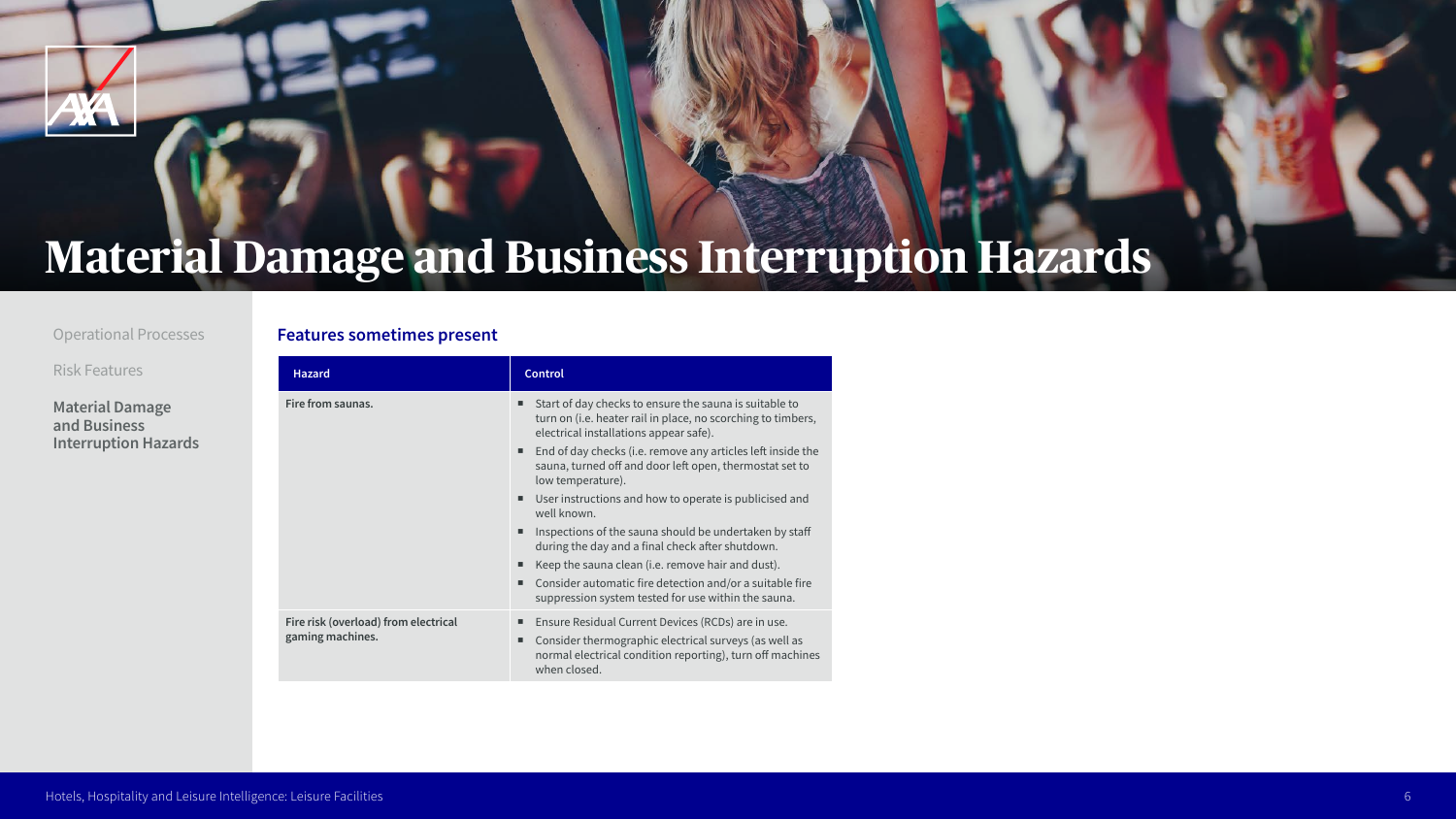The table below highlights some specific hazards present in leisure facilities, along with the associated controls to help prevent significant injury or third-party property damage. Generic risks arising from manual handling, warehousing or any work away from the premises aren't mentioned here.

| <b>Hazard</b>                                                      | <b>Control</b>                                                                           | <b>Hazard</b>                                                               | <b>Control</b>                                                                                                 |
|--------------------------------------------------------------------|------------------------------------------------------------------------------------------|-----------------------------------------------------------------------------|----------------------------------------------------------------------------------------------------------------|
| <b>Risk of manual handling</b><br>musculoskeletal injury.          | Adequate training and retention of records.                                              | Injury from the use of ground keeping /<br>maintenance tools and machinery. | ■ Employee training in use of tools and appropriate<br>selection procurement.                                  |
| Risk from the use of chemicals (i.e.<br>inhalation or absorption). | Formal training and handling of chemicals etc.                                           | Risk of falls from work at height.                                          | • If unavoidable following assessment, use of appropriate<br>access equipment by trained and authorised staff. |
| Injury from the misuse of equipment.                               | Adequate induction/training and supervision of trainers<br>and activities.               | Slips, trips and falls.                                                     | ■ Design of flooring and management of wet areas.                                                              |
| Injury through the use of personal fitness<br>training/programs.   | • Third party instructors must be vetted and carry<br>adequate PI Insurance.             | Legionella.                                                                 | Inspecting, checking, dosing and management of all<br>water systems and temperatures.                          |
| Injury from faulty equipment.                                      | ■ Formal service and maintenance of gym equipment,<br>including daily checks.            | Drowning.                                                                   | ■ Supervision of all pool activities by trained lifeguards.                                                    |
| Risk from food safety issues.                                      | ■ Ensure food safety management system is in place, with<br>appropriately trained staff. |                                                                             |                                                                                                                |

#### **Employer's Liability and Public Liability**



#### Operational Processes

Risk Features

**Material Damage and Business Interruption Hazards**



## **Material Damage and Business Interruption Hazards**